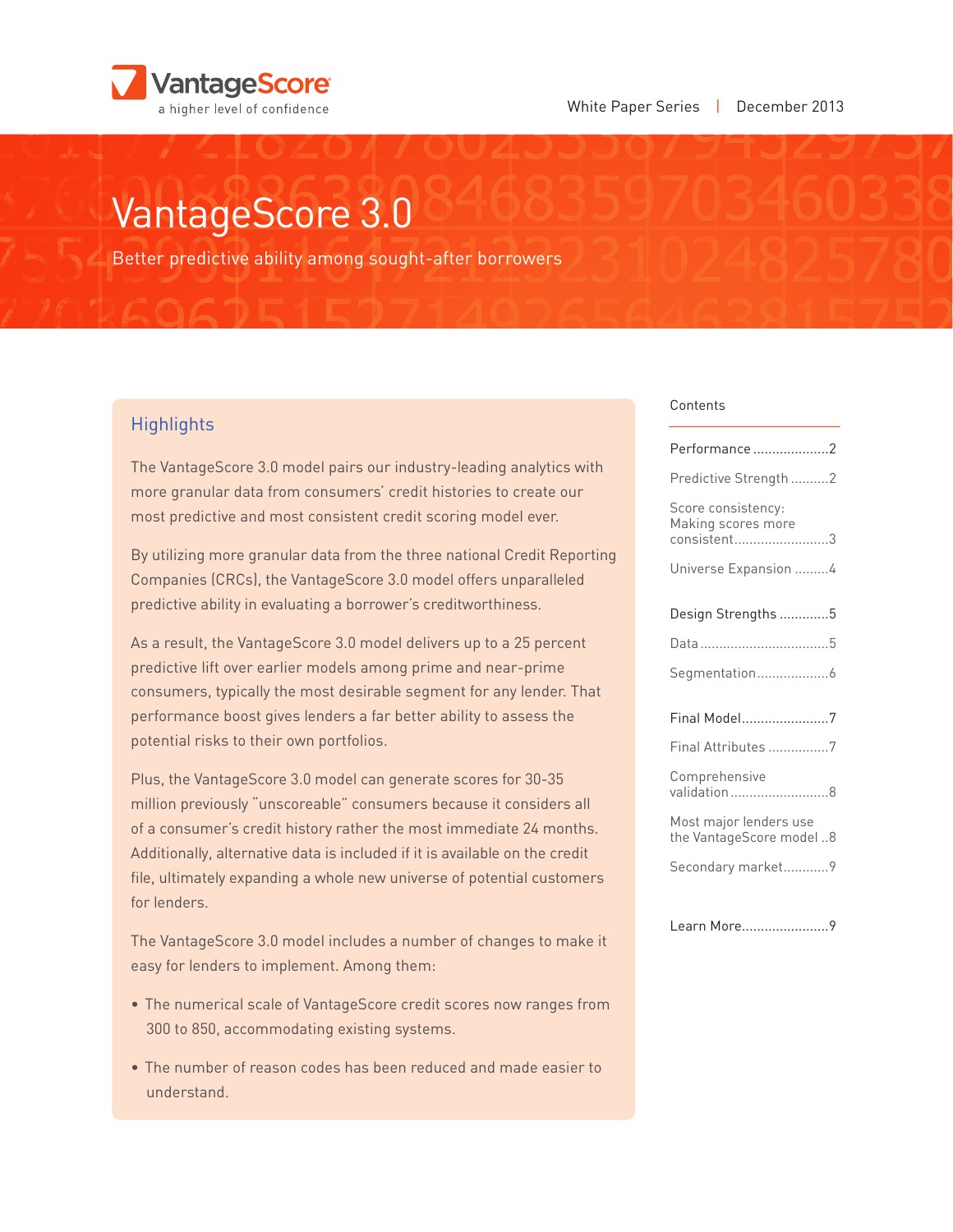# PERFORMANCE Predictive Strength

In performance tests against the VantageScore 2.0 model and benchmark models provided by the three national CRCs, the VantageScore 3.0 model demonstrated significant gains in predictiveness.

### **Peformance by Industry: VantageScore 3.0**

|                     | Account<br>management | <b>Originations</b> |
|---------------------|-----------------------|---------------------|
| <b>Industry</b>     | Gini Value [%]        |                     |
| <b>Bankcard</b>     | 81.33                 | 76.29               |
| Revolving           | 80.10                 | 74.88               |
| Installation        | 74.15                 | 67.50               |
| Auto                | 75.50                 | 68.14               |
| Retail              | 78.85                 | 72.61               |
| Real estate         | 77.51                 | 69.65               |
| Department<br>store | 79.73                 | 75.55               |
| Credit union        | 75.75                 | 61.46               |
| Student loan        | 72.51                 | 66.19               |
| <b>Overall</b>      | 79.49                 | 73.47               |

Importantly, the model achieves up to 25 percent predictive improvement among prime and near-prime consumers, which is traditionally where lenders focus lending strategies and is the most sought after group among most mainstream lenders.

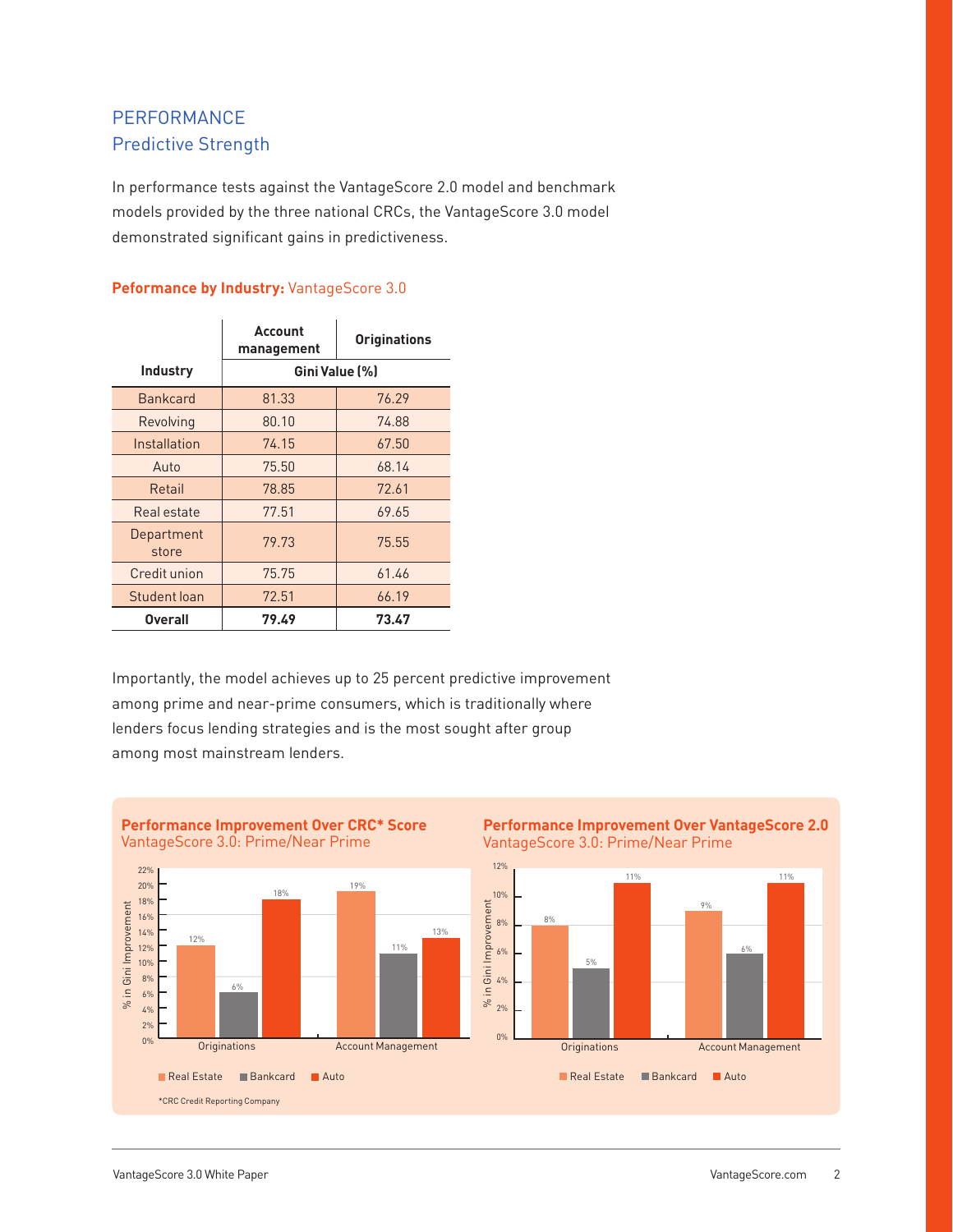## Score Consistency: Making scores more consistent

The VantageScore 3.0 model provides lenders with nearly identical risk assessments across all three CRCs. How? The same VantageScore model is deployed at each of the three national CRCs. This patented one-model approach is achieved through a process called "characteristic leveling." Simply put, this process establishes consistent and equitable definitions for consumers' payment and credit management behavioral data across the three CRCs so that it is interpreted in the same way when present at multiple sources.

As a result, consumer scores are highly consistent across the three CRCs. In fact, 90.7 percent of consumers scores are within a 40 point range when simultaneously pulled at all three CRCs.

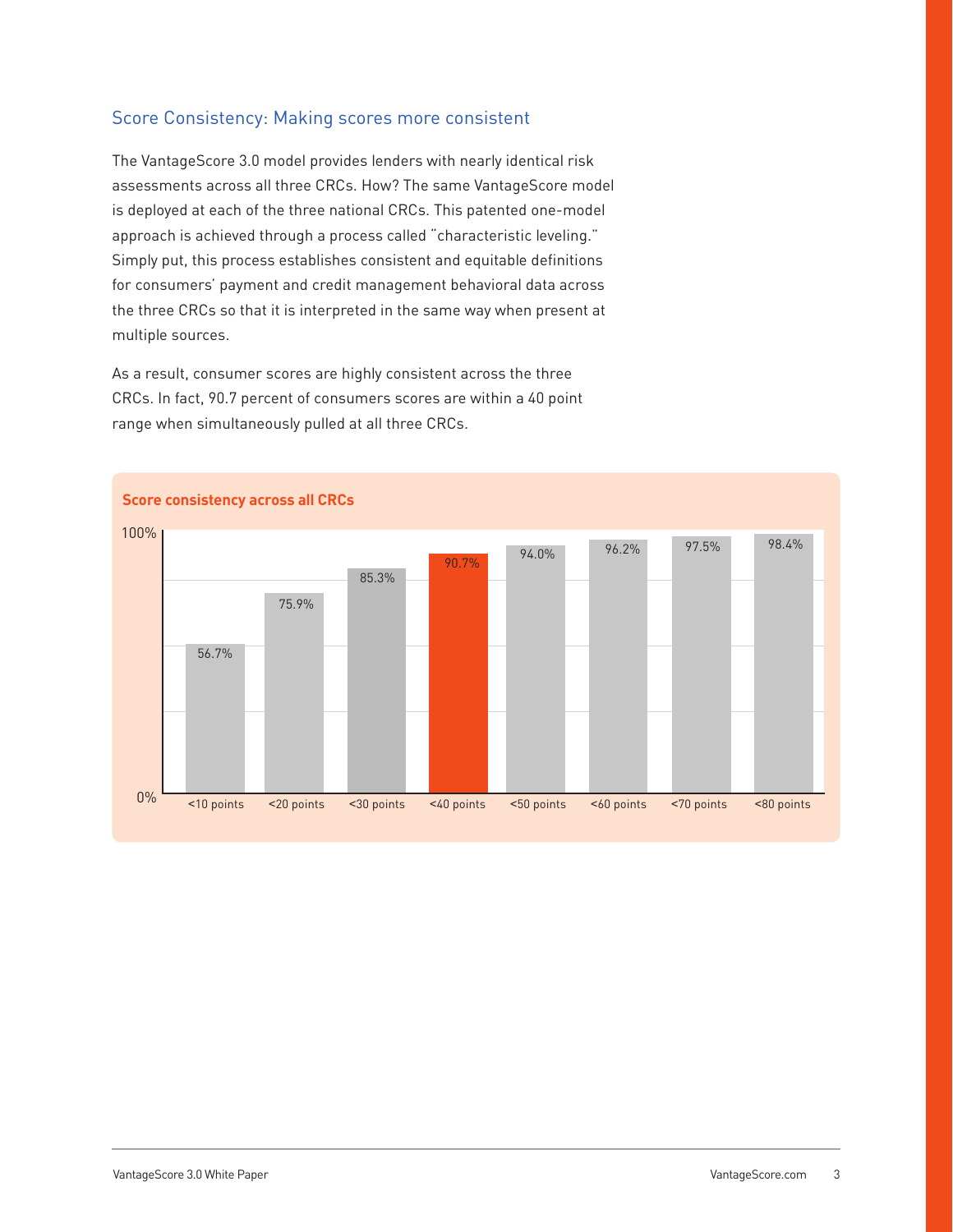## Universe Expansion

The VantageScore 3.0 model reaches a new milestone by providing a predictive credit score to 30—35 million more adults than conventional scoring models.

- VantageScore models score consumers that may not be scored by conventional models that require a minimum of six months of credit history on the credit file or an update to the credit file at least once every six months.
- • Four NEW SCORING populations are incrementally scored:
	- · Less than 6 months history on their credit file
	- · Updates to their credit file within a 6 to 24 month window
	- · Trade activity is at least twenty-four months old
	- · No open trades
- • VantageScore 3.0 was validated on these populations. Results are:
	- $·$  Gini = 54.78%

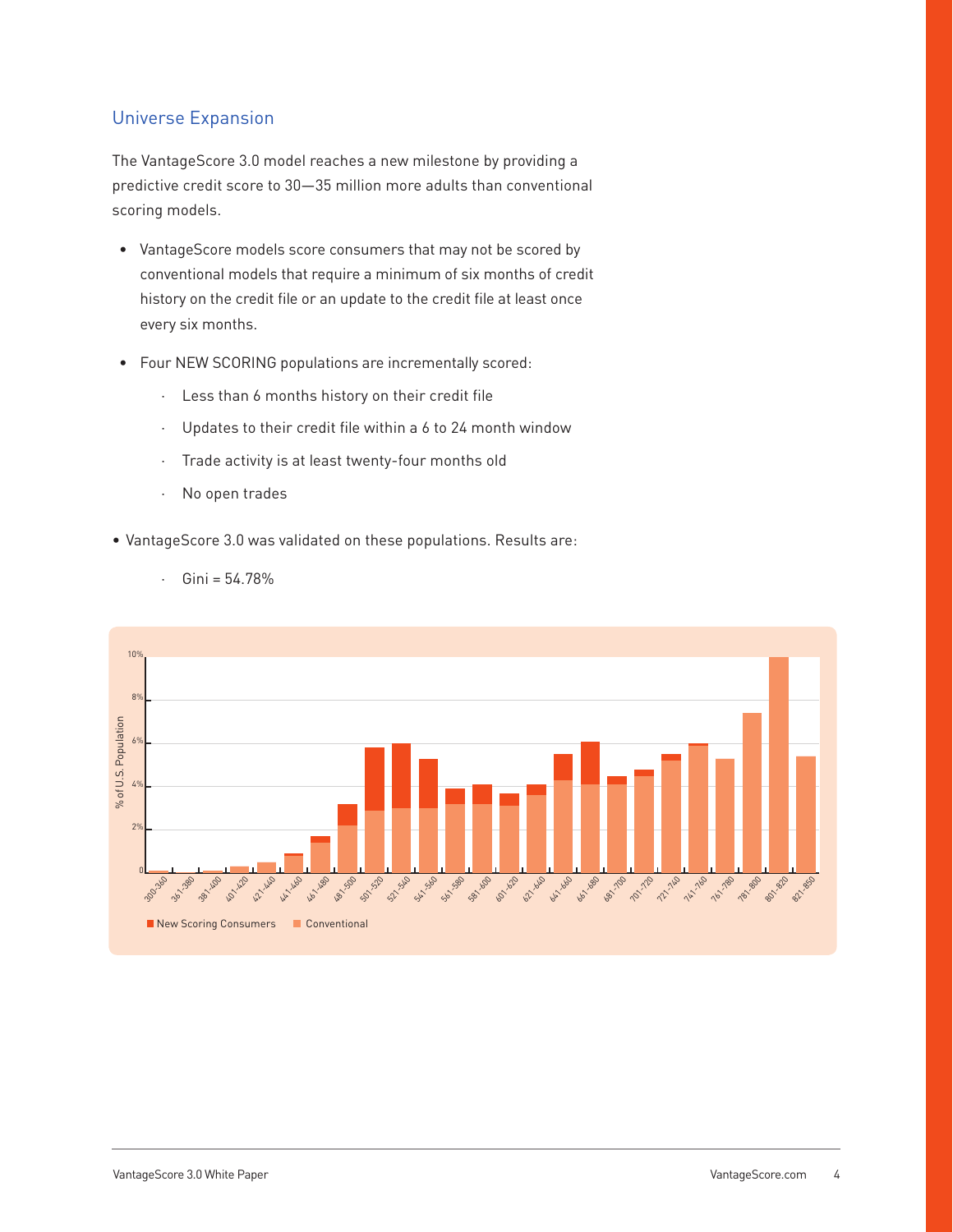## DESIGN STRENGTH Data

The VantageScore 3.0 model uses data blended from two different timeframes, 2009–2011 and 2010–2012, to capture a broad development sample of recent consumer behaviors, including activity at the height of, and following, the economic crisis. This reduces model sensitivity to highly volatile behavior that can be found in a single timeframe; extending performance stability.

The three CRCs are making more detailed data from existing consumer credit files available and the VantageScore 3.0 model takes advantage of this additional data. Examples of the additional data used in the VantageScore 3.0 model are:

- Detailed mortgage tradelines separating first mortgage from other mortgage related transactions; facilitating greater intelligence with regard to a borrower's mortgage-related debt.
- More distinct definitions of installment data, such as the ability to identify student loan accounts from other types of installment accounts.
- • More specific measurement of delinquency and default timeframes, which provides for an improved representation of a consumer's payment behaviors.

**Attributes are designed to represent behaviors on the following dimensions:**

#### **Record type**

**Trade Inquiries Collections** Public records Judgment **Bankruptcy** Tax lien

#### **Trade industry**

First mortgage Home equity - line of credit Home equity - loan Installment Auto Personal Installment Student Loan Revolving credit Bankcard Secured Unsecured Retail

#### **Behavior Type**

Payment status Age **Balances Utilization** Available credit Account status

#### **Function**

| Average       |  |
|---------------|--|
| Sum           |  |
| Worst ever    |  |
| Highest       |  |
| Lowest        |  |
| Newest/Oldest |  |
| Presence of   |  |

 $\overline{\phantom{a}}$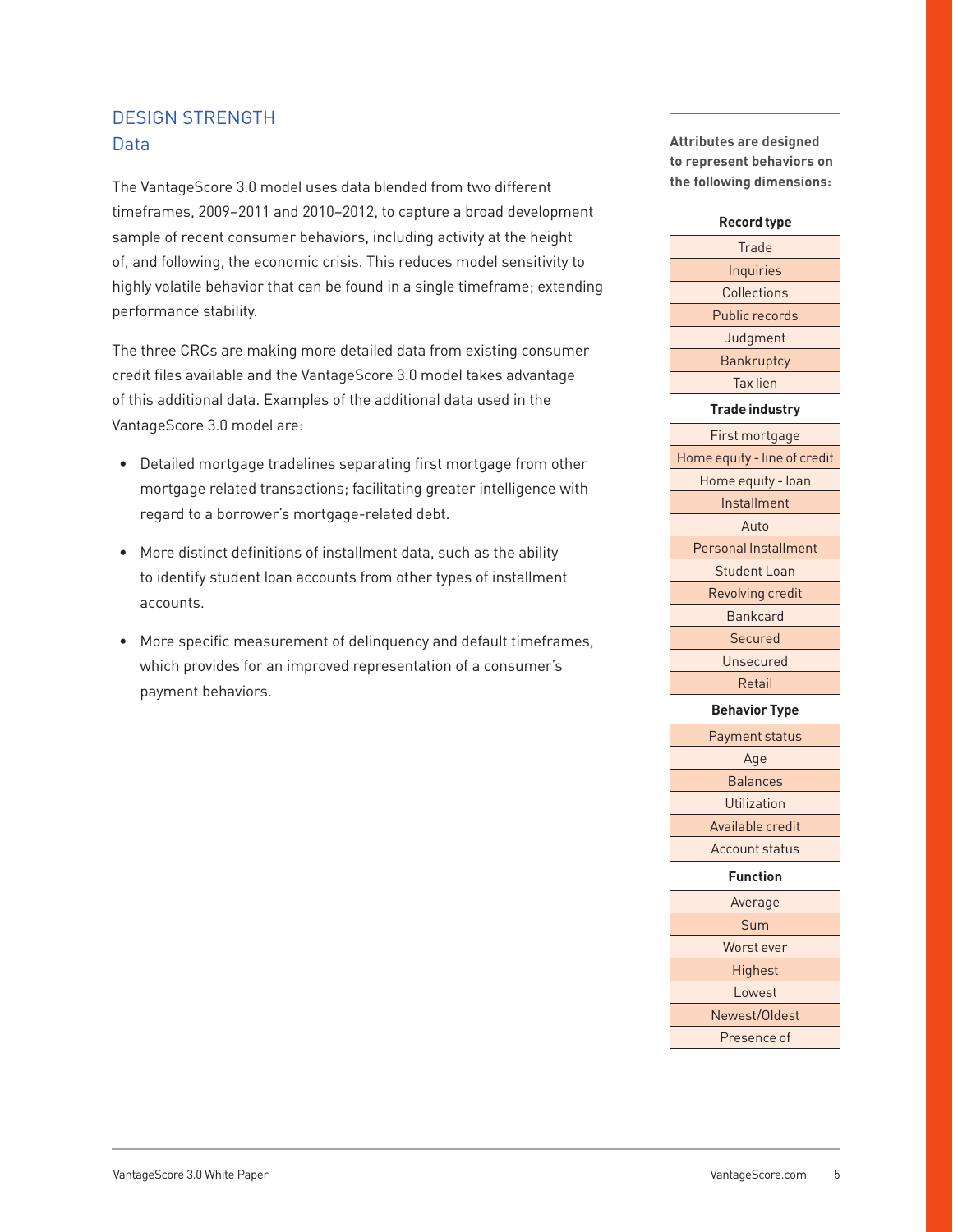## Segmentation

The patented segmentation structure used in previous VantageScore models remains in place containing the same 12 individually optimized segments, and is now amended to include a 13th scorecard. The segmentation structure combines business-logic, attribute-based segmentation with empirically-derived, score-based segmentation. The new 13th scorecard ranks consumers with sparse credit histories.

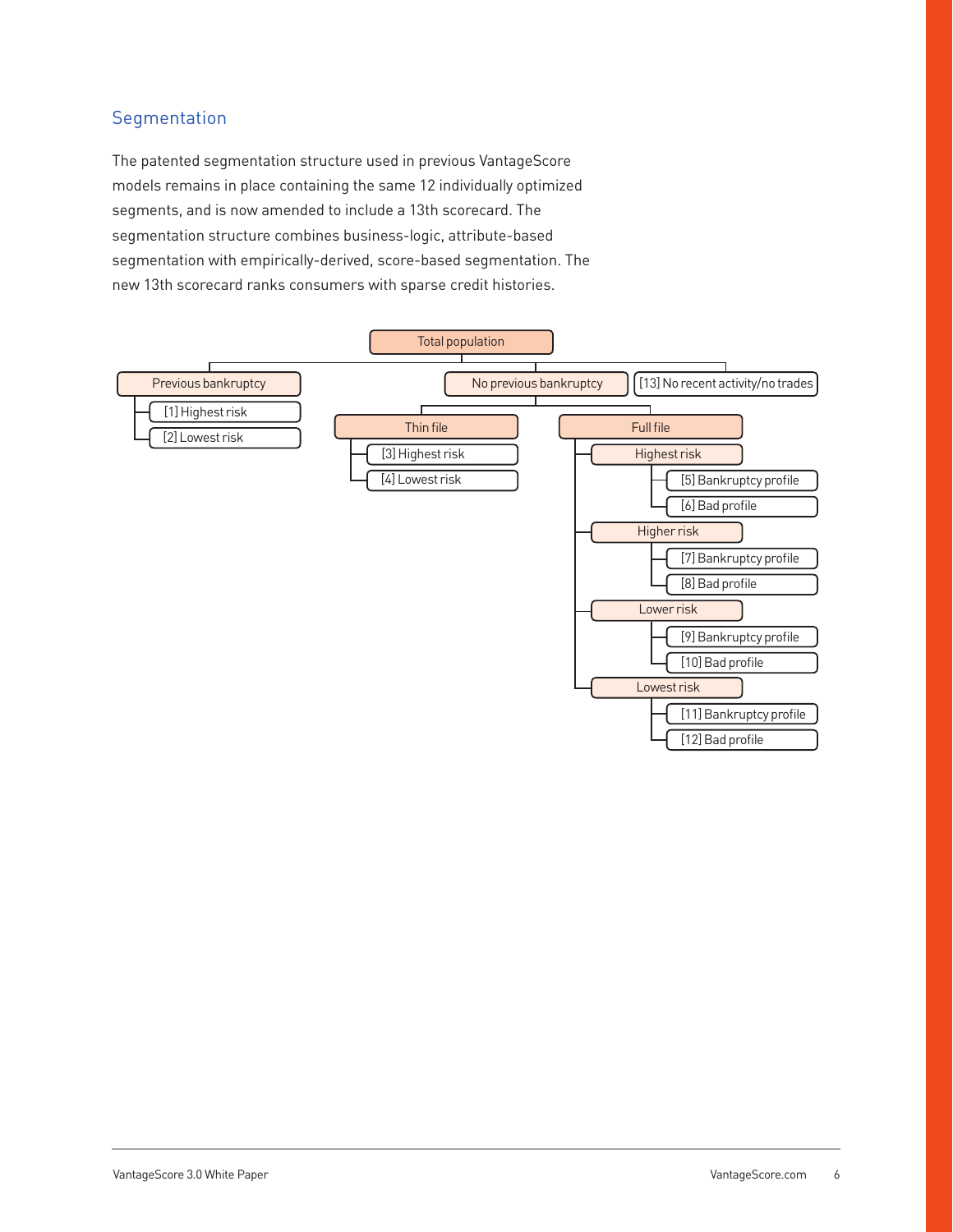# FINAL MODEL Final Attributes

Attributes were designed in the following categories:

| <b>Item</b>            | <b>Description</b>                                                     |
|------------------------|------------------------------------------------------------------------|
| Payment history        | Repayment behavior (satisfactory, delinquency,<br>derogatory)          |
| % of credit limit used | Proportion of credit amount used/owed on accounts                      |
| <b>Balances</b>        | Total amount of recently reported balances (current<br>and delinquent) |
| Age and type of credit | Length of credit history and types of credit                           |
| Recent credit          | Number of recently opened credit accounts and<br>credit inquiries      |
| Available credit       | Amount of credit available                                             |

Generally, these categories contribute to a credit score in the following amounts:



For the U.S. population, the following credit tiers are identified by these score ranges:

| <b>Credit Tiers</b> | <b>VantageScore 3.0</b> |
|---------------------|-------------------------|
| Superprime          | 781-850                 |
| Prime               | 661-780                 |
| Near prime          | 601-660                 |
| Subprime            | $300 - 600$             |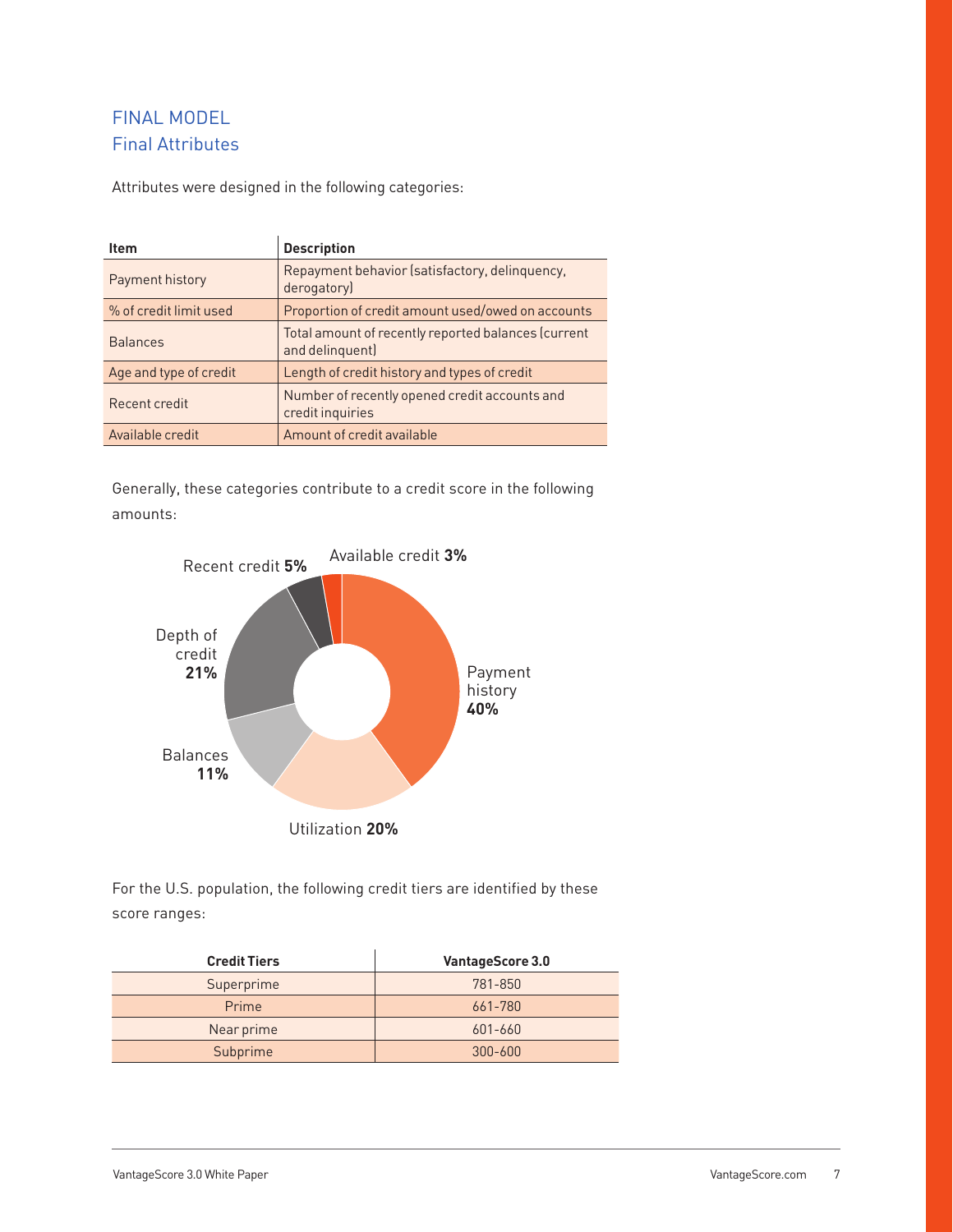## Comprehensive validation

Each year the VantageScore models are validated and the performance results are published to the industry. To align with the recently published OCC model governance guidelines (OCC 11-12), the VantageScore validation process has been expanded to consider the recommended validation procedures. Additionally, a comprehensive User Guide has been developed, that can be accessed through the CRCs.

- **• Executing Effective Validations:** [http://www.vantagescore.com/](http://www.vantagescore.com/resource/7) [resource/7](http://www.vantagescore.com/resource/7)
- **• Validating a Credit Score Model in Conjunction with Additional Underwriting Criteria:** <http://www.vantagescore.com/resource/5>

## Most major lenders use the VantageScore model

The VantageScore model helps numerous lenders evaluate the creditworthiness of their borrowers.

- • 7 of the Top 10 Financial Institutions
- • 8 of the Top 10 Credit Card Issuers
- • 5 of the Top 5 Mortgage Originators
- • 6 of the Top 10 Auto Lenders